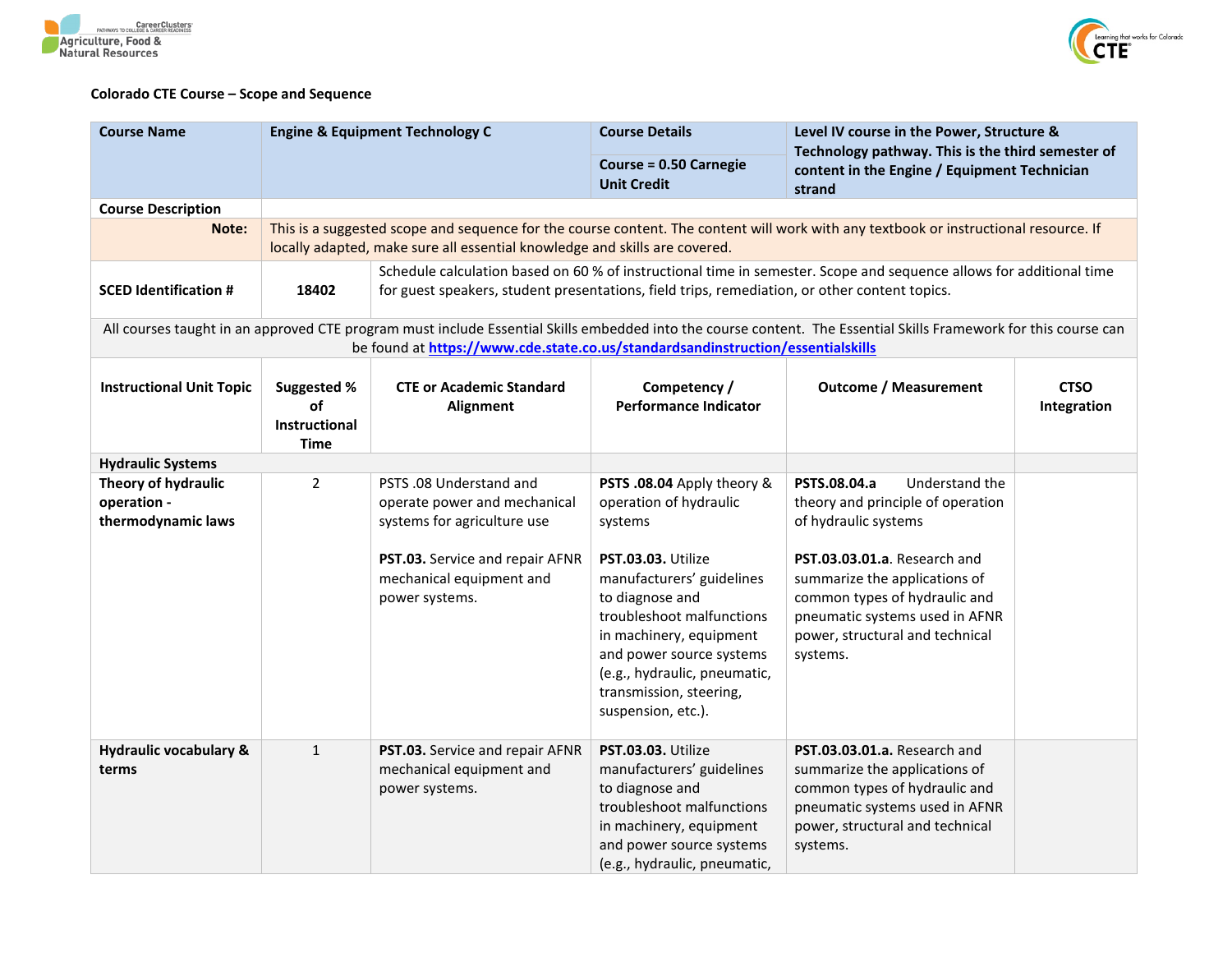



|                                                                                                                                           |                |                                                                               | transmission, steering,<br>suspension, etc.).                                                                                                                                                                                           |                                                                                                                                                                                 |  |
|-------------------------------------------------------------------------------------------------------------------------------------------|----------------|-------------------------------------------------------------------------------|-----------------------------------------------------------------------------------------------------------------------------------------------------------------------------------------------------------------------------------------|---------------------------------------------------------------------------------------------------------------------------------------------------------------------------------|--|
| <b>Understand basic</b><br>hydraulic system<br>components & function<br>Pumps, cylinders, flow<br>controls, connectors,<br>hoses, piping, | 3              | PST.03. Service and repair AFNR<br>mechanical equipment and<br>power systems. | PST.03.03. Utilize<br>manufacturers' guidelines<br>to diagnose and<br>troubleshoot malfunctions<br>in machinery, equipment<br>and power source systems<br>(e.g., hydraulic, pneumatic,<br>transmission, steering,<br>suspension, etc.). | PST.03.03.01.a. Research and<br>summarize the applications of<br>common types of hydraulic and<br>pneumatic systems used in AFNR<br>power, structural and technical<br>systems. |  |
| <b>Hydraulic schematics</b>                                                                                                               | $\overline{2}$ | PST.03. Service and repair AFNR<br>mechanical equipment and<br>power systems. | PST.03.03. Utilize<br>manufacturers' guidelines<br>to diagnose and<br>troubleshoot malfunctions<br>in machinery, equipment<br>and power source systems<br>(e.g., hydraulic, pneumatic,<br>transmission, steering,<br>suspension, etc.). | PST.03.03.01.b. Analyze and<br>interpret hydraulic and<br>pneumatic system symbols and<br>diagrams used in AFNR power,<br>structural and technical systems.                     |  |
| Differentiate between<br>open and closed<br>systems                                                                                       | $\overline{2}$ | PST.03. Service and repair AFNR<br>mechanical equipment and<br>power systems. | PST.03.03. Utilize<br>manufacturers' guidelines<br>to diagnose and<br>troubleshoot malfunctions<br>in machinery, equipment<br>and power source systems<br>(e.g., hydraulic, pneumatic,<br>transmission, steering,<br>suspension, etc.). | PST.03.03.01.a. Research and<br>summarize the applications of<br>common types of hydraulic and<br>pneumatic systems used in AFNR<br>power, structural and technical<br>systems. |  |
| <b>Application of</b><br>hydraulic systems                                                                                                | $\overline{2}$ | PST.03. Service and repair AFNR<br>mechanical equipment and<br>power systems. | PST.03.03. Utilize<br>manufacturers' guidelines<br>to diagnose and<br>troubleshoot malfunctions<br>in machinery, equipment<br>and power source systems<br>(e.g., hydraulic, pneumatic,<br>transmission, steering,<br>suspension, etc.). | PST.03.03.01.a. Research and<br>summarize the applications of<br>common types of hydraulic and<br>pneumatic systems used in AFNR<br>power, structural and technical<br>systems. |  |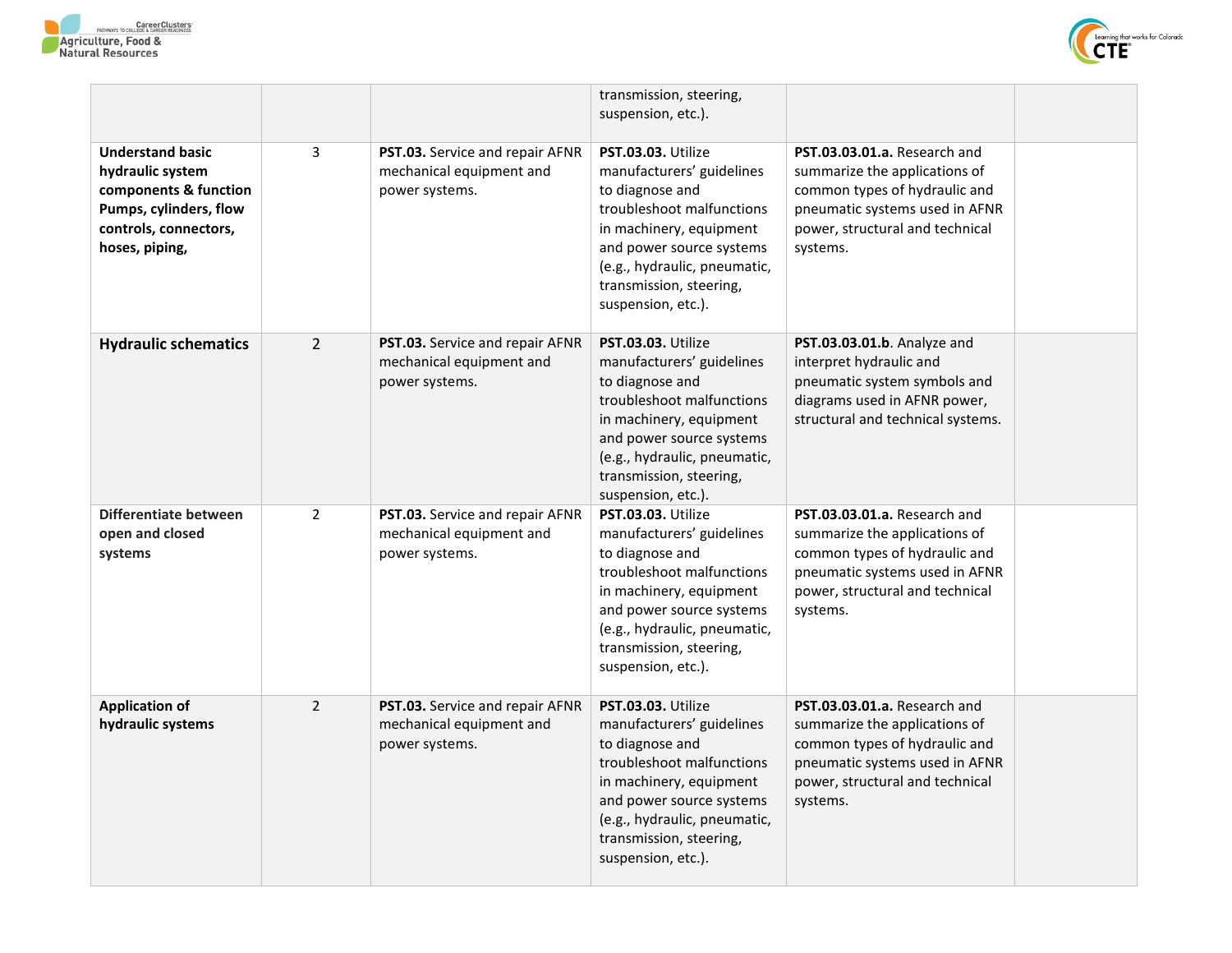



| <b>Principles of</b><br>hydrostatic systems                                                                                    | 3            | PST.03. Service and repair AFNR<br>mechanical equipment and<br>power systems. | PST.03.03. Utilize<br>manufacturers' guidelines<br>to diagnose and<br>troubleshoot malfunctions<br>in machinery, equipment<br>and power source systems<br>(e.g., hydraulic, pneumatic,<br>transmission, steering,<br>suspension, etc.). | PST.03.03.01.a. Research and<br>summarize the applications of<br>common types of hydraulic and<br>pneumatic systems used in AFNR<br>power, structural and technical<br>systems. |  |
|--------------------------------------------------------------------------------------------------------------------------------|--------------|-------------------------------------------------------------------------------|-----------------------------------------------------------------------------------------------------------------------------------------------------------------------------------------------------------------------------------------|---------------------------------------------------------------------------------------------------------------------------------------------------------------------------------|--|
| <b>Application of</b><br>hydrostatic systems                                                                                   | 3            | PST.03. Service and repair AFNR<br>mechanical equipment and<br>power systems. | PST.03.03. Utilize<br>manufacturers' guidelines<br>to diagnose and<br>troubleshoot malfunctions<br>in machinery, equipment<br>and power source systems<br>(e.g., hydraulic, pneumatic,<br>transmission, steering,<br>suspension, etc.). | PST.03.03.01.a. Research and<br>summarize the applications of<br>common types of hydraulic and<br>pneumatic systems used in AFNR<br>power, structural and technical<br>systems. |  |
| Understanding<br>difference between<br>fixed, variable positive<br>and non positive<br>pumps<br><b>Identification hy pumps</b> | 3            | PST.03. Service and repair AFNR<br>mechanical equipment and<br>power systems. | PST.03.03. Utilize<br>manufacturers' guidelines<br>to diagnose and<br>troubleshoot malfunctions<br>in machinery, equipment<br>and power source systems<br>(e.g., hydraulic, pneumatic,<br>transmission, steering,<br>suspension, etc.). | PST.03.03.01.a. Research and<br>summarize the applications of<br>common types of hydraulic and<br>pneumatic systems used in AFNR<br>power, structural and technical<br>systems. |  |
| Swash plate control                                                                                                            | $\mathbf{1}$ | PST.03. Service and repair AFNR<br>mechanical equipment and<br>power systems. | PST.03.03. Utilize<br>manufacturers' guidelines<br>to diagnose and<br>troubleshoot malfunctions<br>in machinery, equipment<br>and power source systems<br>(e.g., hydraulic, pneumatic,<br>transmission, steering,<br>suspension, etc.)  | PST.03.03.01.a. Research and<br>summarize the applications of<br>common types of hydraulic and<br>pneumatic systems used in AFNR<br>power, structural and technical<br>systems. |  |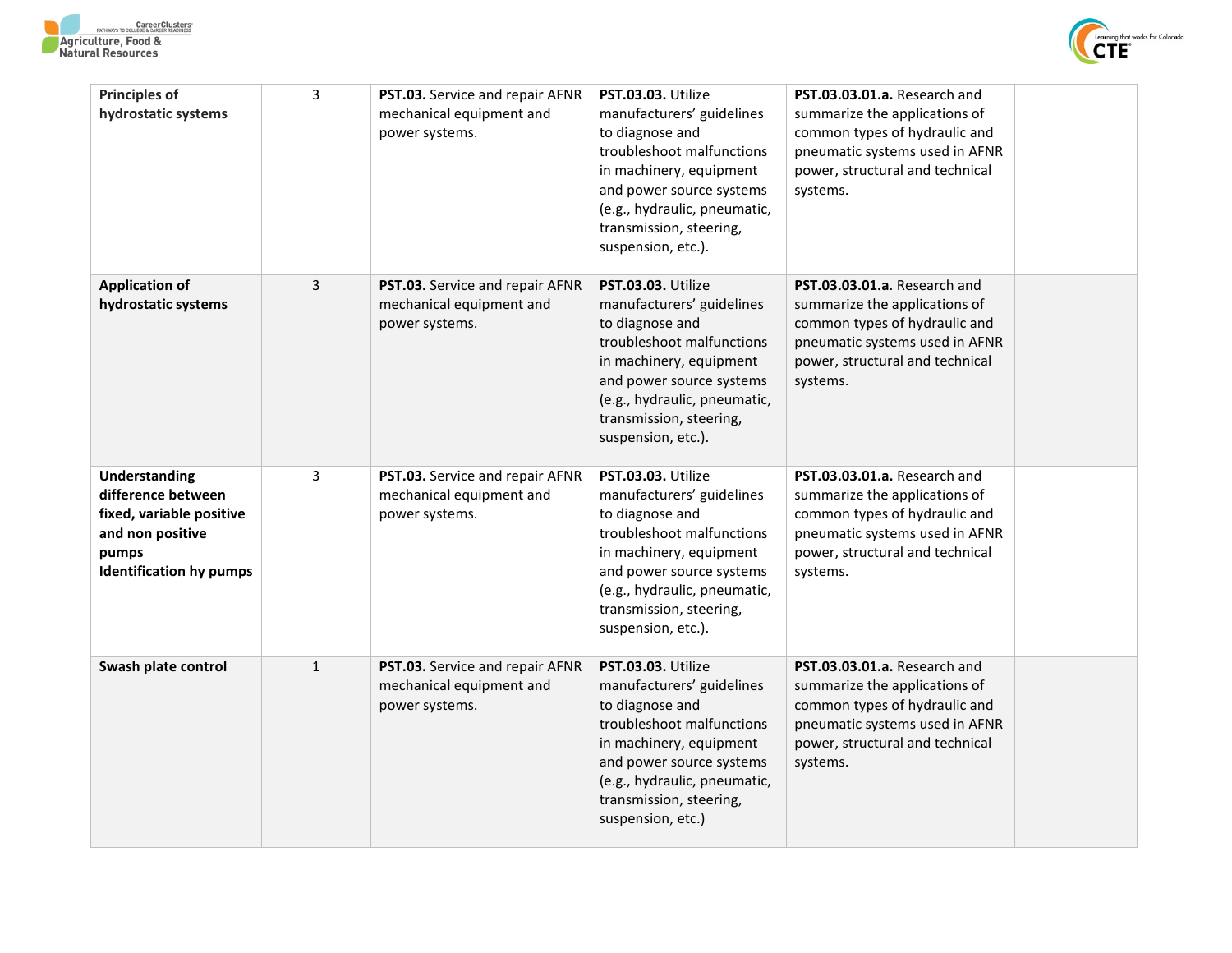



| Flow, directional &<br>pressure control valves  | $\mathbf{1}$   | <b>PST.03.</b> Service and repair AFNR<br>mechanical equipment and<br>power systems. | PST.03.03. Utilize<br>manufacturers' guidelines<br>to diagnose and<br>troubleshoot malfunctions<br>in machinery, equipment<br>and power source systems<br>(e.g., hydraulic, pneumatic,<br>transmission, steering,<br>suspension, etc.). | PST.03.03.01.a. Research and<br>summarize the applications of<br>common types of hydraulic and<br>pneumatic systems used in AFNR<br>power, structural and technical<br>systems.                            |  |
|-------------------------------------------------|----------------|--------------------------------------------------------------------------------------|-----------------------------------------------------------------------------------------------------------------------------------------------------------------------------------------------------------------------------------------|------------------------------------------------------------------------------------------------------------------------------------------------------------------------------------------------------------|--|
| <b>Hydraulic motors</b><br>application & design | $\overline{2}$ | PST.03. Service and repair AFNR<br>mechanical equipment and<br>power systems.        | PST.03.03. Utilize<br>manufacturers' guidelines<br>to diagnose and<br>troubleshoot malfunctions<br>in machinery, equipment<br>and power source systems<br>(e.g., hydraulic, pneumatic,<br>transmission, steering,<br>suspension, etc.). | PST.03.03.01.a. Research and<br>summarize the applications of<br>common types of hydraulic and<br>pneumatic systems used in AFNR<br>power, structural and technical<br>systems.                            |  |
| <b>Hydraulic calculations</b>                   | 3              | PST.03. Service and repair AFNR<br>mechanical equipment and<br>power systems.        | PST.03.03. Utilize<br>manufacturers' guidelines<br>to diagnose and<br>troubleshoot malfunctions<br>in machinery, equipment<br>and power source systems<br>(e.g., hydraulic, pneumatic,<br>transmission, steering,<br>suspension, etc.). | PST.03.03.01.a. Research and<br>summarize the applications of<br>common types of hydraulic and<br>pneumatic systems used in AFNR<br>power, structural and technical<br>systems.                            |  |
| <b>Electrical Systems</b>                       |                |                                                                                      |                                                                                                                                                                                                                                         |                                                                                                                                                                                                            |  |
| <b>Ohms Law</b>                                 | 3              | PST.03. Service and repair AFNR<br>mechanical equipment and<br>power systems.        | <b>PST.03.02.</b> Service electrical<br>systems and components of<br>mechanical equipment and<br>power systems using a<br>variety of troubleshooting<br>and/or diagnostic methods.                                                      | PST.03.02.01.a Compare and<br>contrast basic units of electricity<br>(e.g., volts, amps, watts, and<br>ohms) and the principles that<br>describe their relationship (e.g.,<br>Ohm's Law, Power Law, etc.). |  |
| <b>DC</b> current circuits                      | $\overline{2}$ | PST.03. Service and repair AFNR<br>mechanical equipment and<br>power systems.        | PST.03.02. Service electrical<br>systems and components of<br>mechanical equipment and<br>power systems using a                                                                                                                         | PST.03.02.01.c. Analyze and<br>design electrical circuits for AFNR<br>power, structural and technical<br>systems using knowledge of the<br>basic units of electricity.                                     |  |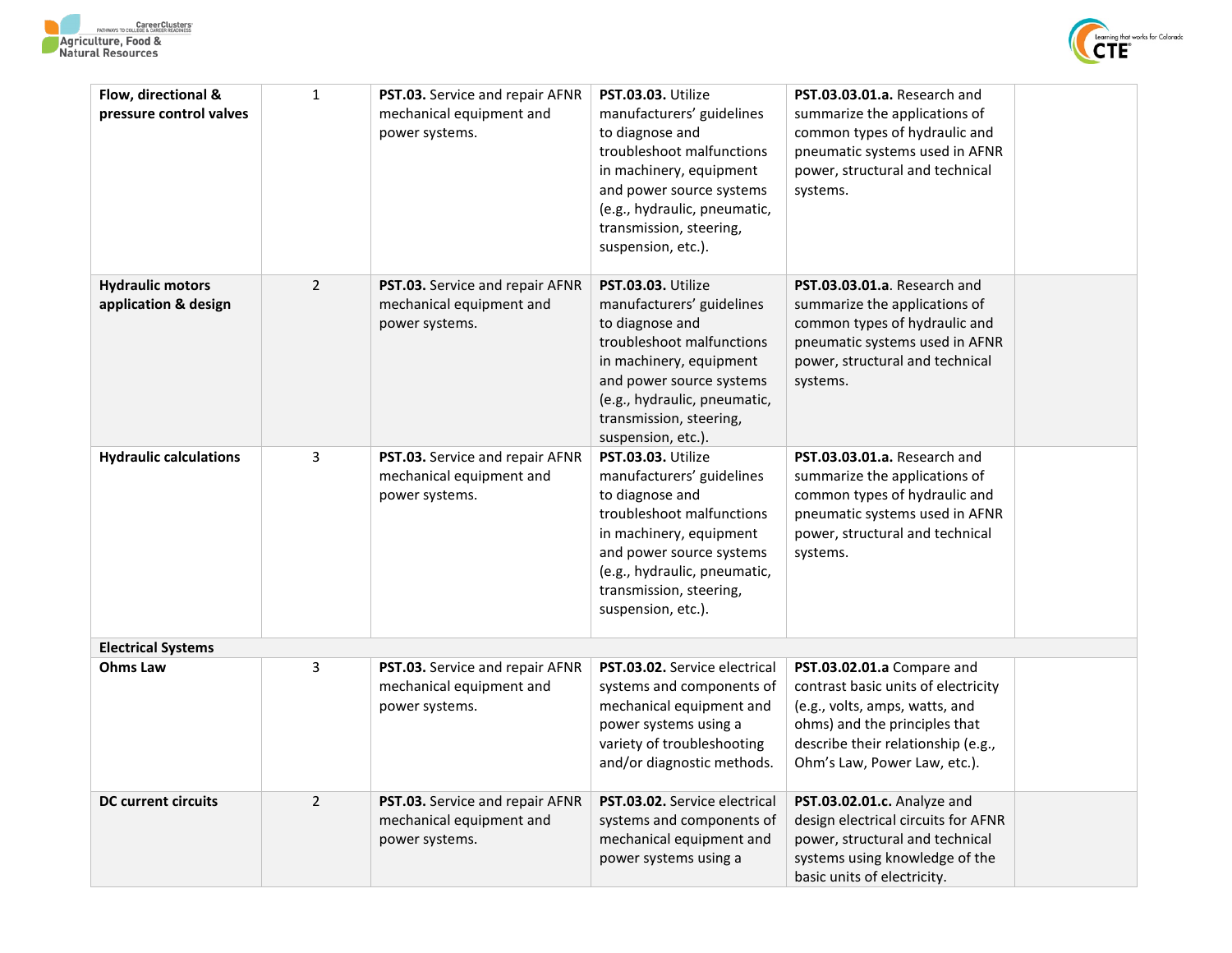



|                                                                                                          |              |                                                                               | variety of troubleshooting<br>and/or diagnostic methods.                                                                                                                    |                                                                                                                                                                                                                         |  |
|----------------------------------------------------------------------------------------------------------|--------------|-------------------------------------------------------------------------------|-----------------------------------------------------------------------------------------------------------------------------------------------------------------------------|-------------------------------------------------------------------------------------------------------------------------------------------------------------------------------------------------------------------------|--|
| Electrical schematics /<br>diagrams                                                                      | 3            | PST.03. Service and repair AFNR<br>mechanical equipment and<br>power systems. | PST.03.02. Service electrical<br>systems and components of<br>mechanical equipment and<br>power systems using a<br>variety of troubleshooting<br>and/or diagnostic methods. | PST.03.02.02.b. Analyze and<br>interpret electrical system<br>symbols and diagrams.                                                                                                                                     |  |
| <b>Electrical components</b>                                                                             | 3            | PST.03. Service and repair AFNR<br>mechanical equipment and<br>power systems. | PST.03.02. Service electrical<br>systems and components of<br>mechanical equipment and<br>power systems using a<br>variety of troubleshooting<br>and/or diagnostic methods. | PST.03.02.02.a. Compare and<br>contrast the characteristics of<br>electronic components used in<br>AFNR power, structural and<br>technical systems (e.g., battery,<br>resistor, diode, transistor,<br>capacitor, etc.). |  |
| <b>DC electrical systems</b><br><b>Starting</b><br>Accessories,<br>lighting & control<br><b>Charging</b> | 10           | PST.03. Service and repair AFNR<br>mechanical equipment and<br>power systems. | PST.03.02. Service electrical<br>systems and components of<br>mechanical equipment and<br>power systems using a<br>variety of troubleshooting<br>and/or diagnostic methods. | PST.03.02.01.c. Analyze and<br>design electrical circuits for AFNR<br>power, structural and technical<br>systems using knowledge of the<br>basic units of electricity.                                                  |  |
| <b>Controls &amp; sensing</b><br>devices                                                                 | 3            | PST.03. Service and repair AFNR<br>mechanical equipment and<br>power systems. | PST.03.02. Service electrical<br>systems and components of<br>mechanical equipment and<br>power systems using a<br>variety of troubleshooting<br>and/or diagnostic methods. | PST.03.02.03.a. Classify the uses<br>of electrical sensors and controls<br>in AFNR power, structural and<br>technical systems.                                                                                          |  |
| Can-buss systems                                                                                         | $\mathbf{1}$ | PST.03. Service and repair AFNR<br>mechanical equipment and<br>power systems. | PST.03.02. Service electrical<br>systems and components of<br>mechanical equipment and<br>power systems using a<br>variety of troubleshooting<br>and/or diagnostic methods. | PST.03.02.01.c. Analyze and<br>design electrical circuits for AFNR<br>power, structural and technical<br>systems using knowledge of the<br>basic units of electricity.                                                  |  |
| <b>Electrical</b><br>troubleshooting                                                                     | 6            | PST.03. Service and repair AFNR<br>mechanical equipment and<br>power systems. | PST.03.02. Service electrical<br>systems and components of<br>mechanical equipment and                                                                                      | PST.03.02.01.c. Analyze and<br>design electrical circuits for AFNR<br>power, structural and technical                                                                                                                   |  |